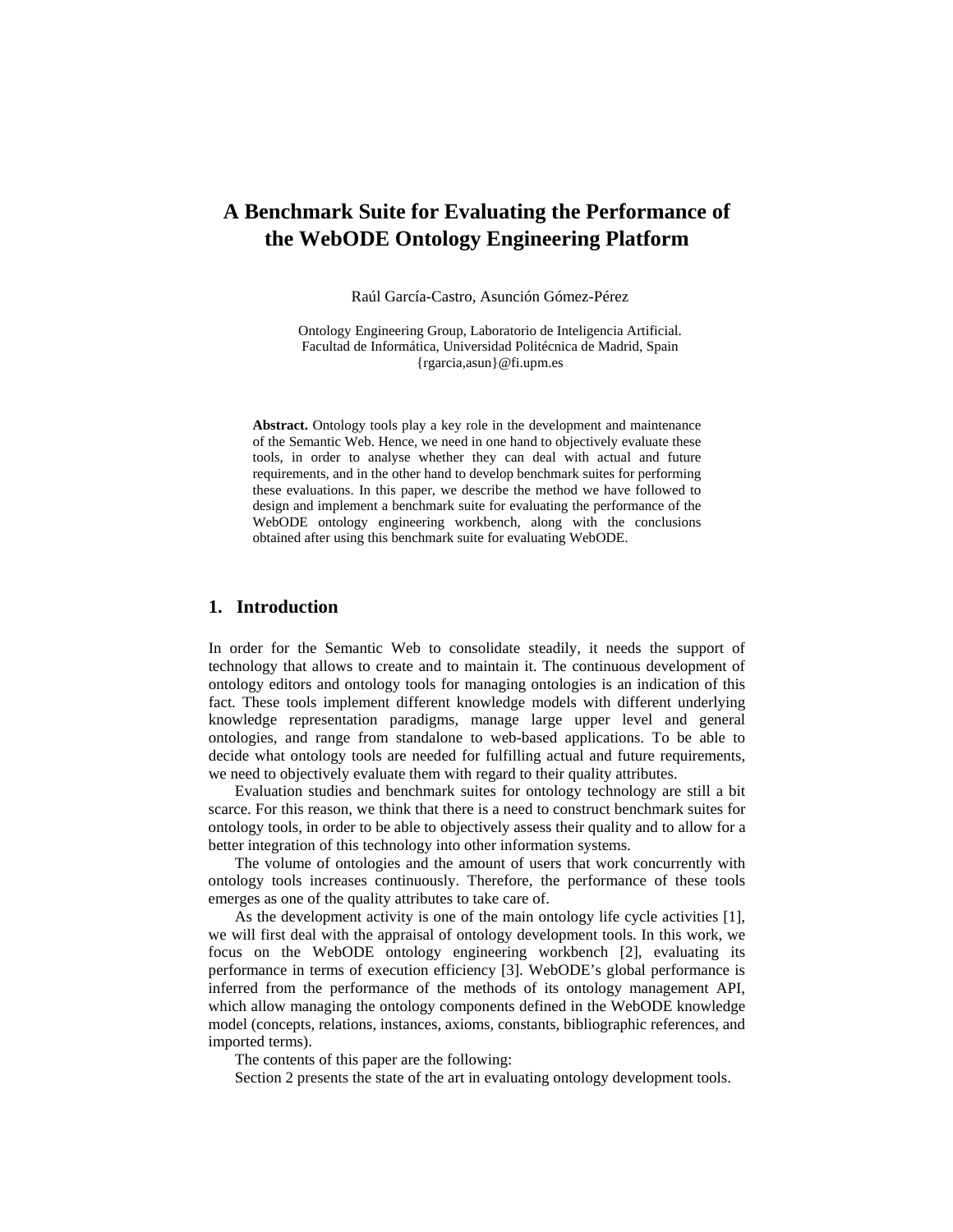Sections 3 to 7 describe the method that we have followed to design and implement a benchmark suite for evaluating WebODE's performance and the analysis performed after executing it.

Section 8 presents the conclusions obtained and the related future work.

# **2. Related Work**

Ontology technology has improved enormously since the creation of the first environments in the mid-1990s. In general, ontology technology hasn't been the object of evaluation studies but, as the use of this technology spreads, in the last few years many studies involving ontology tools evaluation have been performed. Most of these studies deal with the evaluation of ontology development tools.

Some authors have proposed a general framework for the evaluation of ontology development tools. To this group belongs the work presented by: Duineveld and colleagues [4], the deliverable 1.3 of the OntoWeb project [5], the experiments performed in the First International Workshop on the Evaluation of Ontology-based Tools (EON2002) [6], and Lambrix and colleagues [7].

Other authors have focused in specific criteria regarding ontology development tools: Stojanovic and Motik [8] analyzed the ontology evolution requirements fulfilled by the tools, Sofia Pinto and colleagues [9] evaluated the support provided by the tools in ontology reuse processes, the experiments of the Second International Workshop on Evaluation of Ontology-based Tools (EON2003) [10, 11, 12, 13, 14] involved the interoperability of the tools, and Gómez-Pérez and Suárez-Figueroa [15] evaluated the ability of the tools to detect taxonomic anomalies.

As a general comment, evaluation studies concerning ontology development tools have been of qualitative nature. To be able to objectively assess and compare these tools, evaluation criteria must be defined and benchmark suites must be developed in order to perform formal experiments that deal with quantitative data.

# **3. Evaluating WebODE**

WebODE is a scalable workbench for ontological engineering that provides services for editing and browsing ontologies, importing and exporting ontologies to classical and semantic web languages, evaluating ontologies, mapping ontologies, etc. [2].

Because of the lack of work that deals with evaluating the performance of ontology development tools, the motivations for carrying out this study have been:

- To define a **method** for evaluating WebODE's performance.
- To obtain a **benchmark suite** for evaluating WebODE.
- To **evaluate** WebODE using the benchmark suite.

All these motivations converge in a single long-term goal: to achieve a **continuous improvement** in the platform's quality.

The method we have used to evaluate the performance of WebODE is composed of the following steps:

- To identify the evaluation goals, elements, and metrics.
- To design and implement the benchmark suite.
- To run the benchmark suite.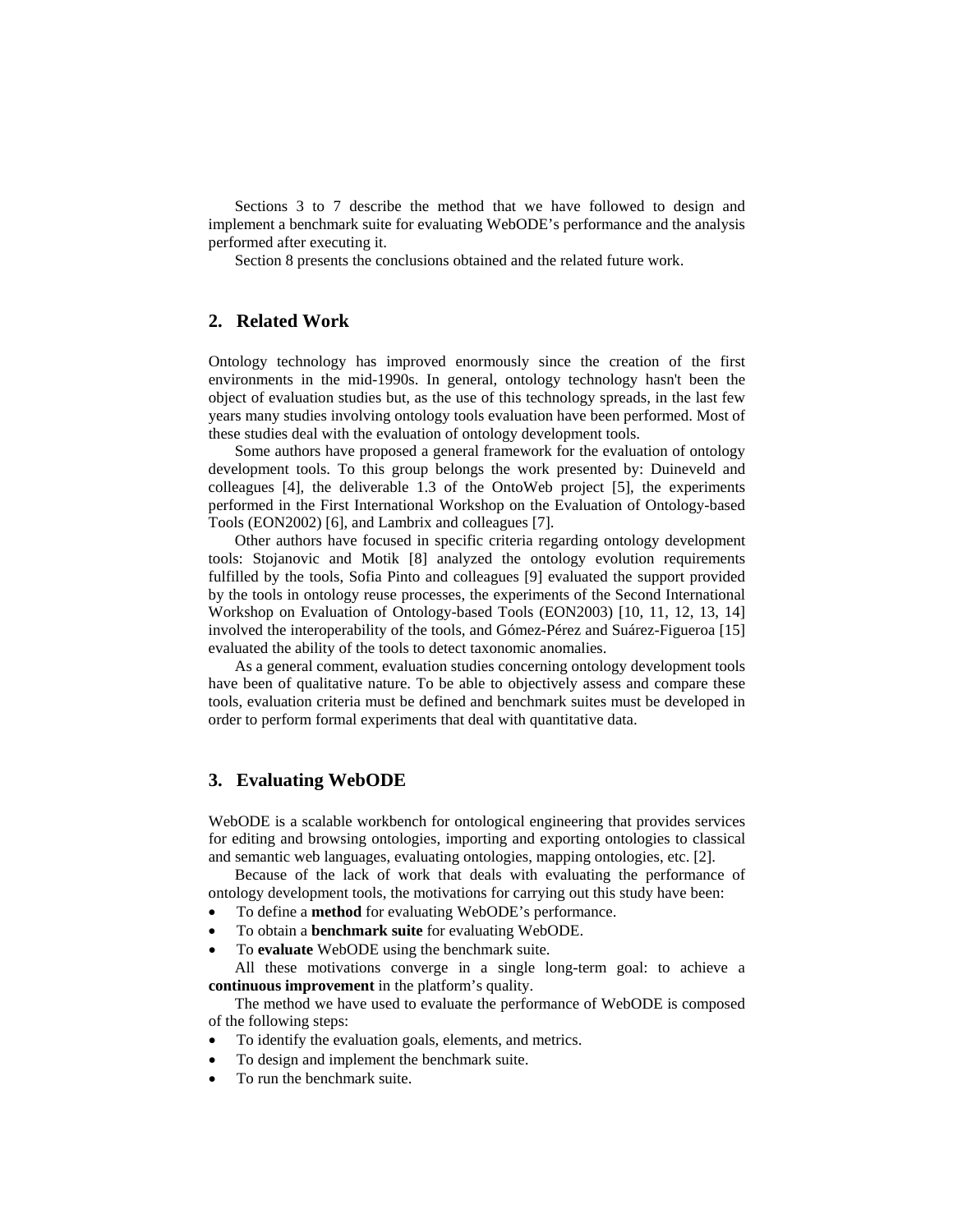• To analyze the results obtained after running the benchmark suite.

# **4. Identification of the Evaluation Goals, Elements, and Metrics**

In order to identify the elements and metrics that will be considered in the evaluation we have chosen the Goal/Question/Metric (GQM) paradigm<sup>1</sup> [16]. The idea beyond the GQM paradigm is that any software measurement activity should be preceded by the identification of a software engineering goal, which leads to questions, which in turn lead to actual metrics.

The WebODE ontology management API provides methods to insert, update, remove, and query the components of the WebODE knowledge model[2.](#page-2-2) As the services provided by WebODE use these methods for accessing WebODE ontologies, the performance of these services strongly depends of the performance of the API methods. Therefore, our goal is to **evaluate the performance of the methods provided by the WebODE ontology management API**. [Table 1](#page-2-0) presents the questions and the metrics derived from this goal according to the GQM paradigm. The analysis of the results of executing the benchmark suite will provide answers to these questions.

| <b>Ouestion</b>                                                                              | Metric                                         |
|----------------------------------------------------------------------------------------------|------------------------------------------------|
| O1: Which is the actual performance of the                                                   | Execution time of each method                  |
| WebODE API methods?                                                                          |                                                |
| Q2: Is the performance of the methods stable?                                                | Variance of the execution times of each method |
| Q3: Are there any anomalies in the performance Percentage of execution times out of range in |                                                |
| of the methods?                                                                              | each method's sample                           |
| Q4: Do changes in a method's input parameters                                                | Execution time with parameter $A =$ Execution  |
| affect its performance?                                                                      | time with parameter B                          |
| O5: Does WebODE's load affect the                                                            | WebODE's load versus execution time            |
| performance of the methods?                                                                  | relationship                                   |

<span id="page-2-0"></span>**Table 1.** Questions and metrics obtained through the GQM approach

In summary, the elements to evaluate are the **72 methods** of the WebODE ontology management API, and the metric to use is the **execution time** of the methods over incremental load states.

# **5. Design and Implementation of the Benchmark Suite**

Several authors have enumerated the desirable properties of a benchmark suite [17, 18, 19]: generality, representativeness, transparency, interpretability, robustness, scalability, portability, accessibility, and repeatability. These properties have been the basis of the requirements definition for the benchmark suite.

 $\overline{a}$ 

<span id="page-2-1"></span><sup>&</sup>lt;sup>1</sup> Other approaches are Quality Function Deployment [20] and Software Quality Metrics [21].  $\frac{2 \text{ http://kw.dia.fi.upm.es/wpbs/WebODE}\_API\_methods.html}$ 

<span id="page-2-2"></span>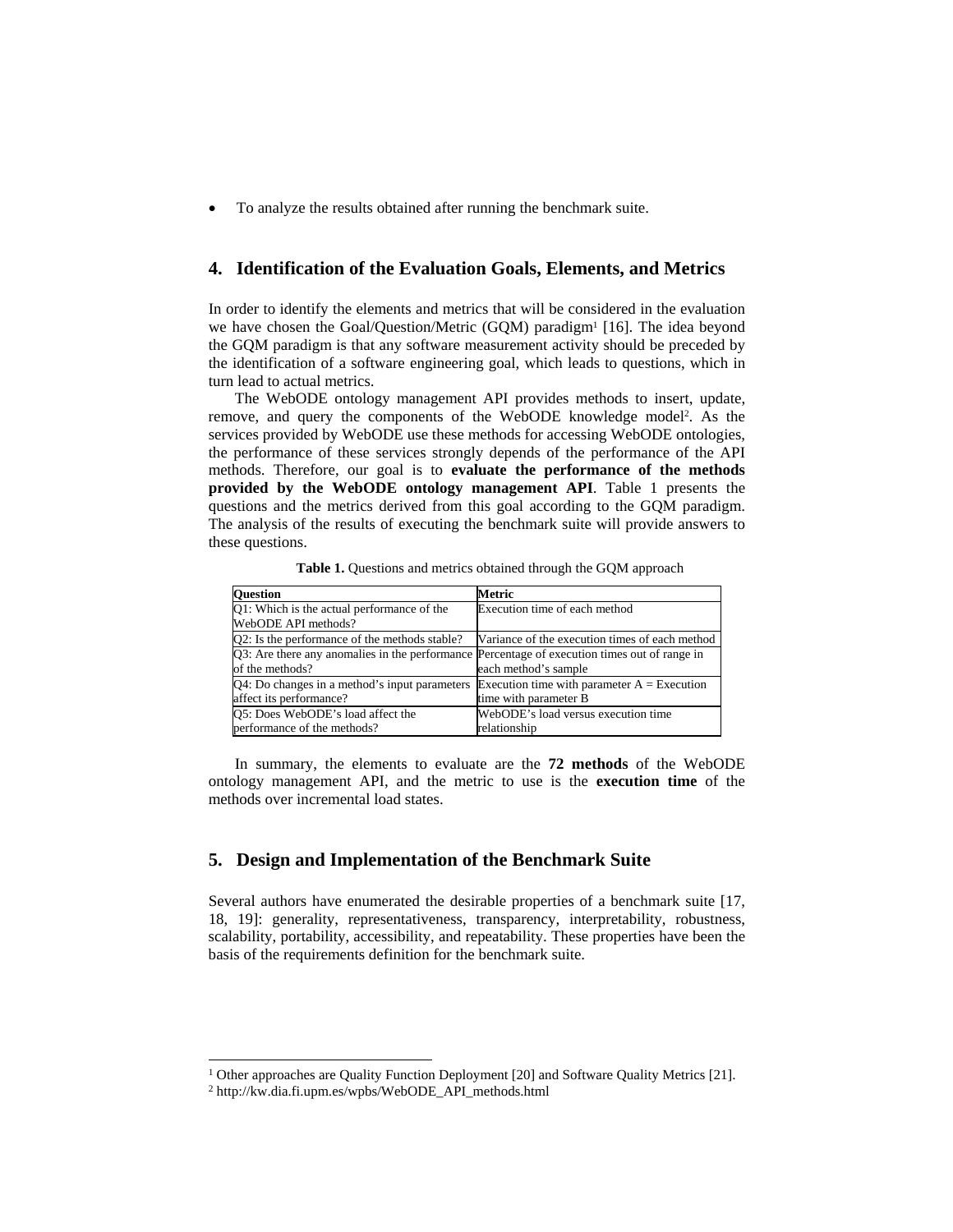#### **5.1. Requirements for the Benchmark Suite**

In order to have a **generic** and **representative** benchmark suite, the benchmarks that compose it use every WebODE API method, performing current operations over WebODE ontologies.

To be able to compare each method's execution time, the methods must be executed under the same conditions. Therefore, we have defined the execution environment and the load state of WebODE, having fixed both before running each benchmark.

The benchmarks and their results must be **transparent** and **interpretable**. Each benchmark executes just one method and stores the wall clock time elapsed while running the method. The only other operation performed by a benchmark is to restore the load state of WebODE in case it changed during the benchmark execution.

Furthermore, as each method has its input parameters, one or more benchmarks have been defined for each method according to variations in these input parameters. So, from the 72 API methods we got **128 benchmarks**[3.](#page-3-0)

As the benchmarks must be **robust** and **scalable**, they have been parameterized according to two parameters:

- **Load factor (X).** The load factor of WebODE's load state when executing a benchmark.
- **Number of iterations (N).** The number of consecutive executions of a method in a single benchmark. This parameter defines the number of sample measurements obtained after executing a benchmark.

For example, from the method *insertTerm(String ontology, String term, String description)*, that inserts concepts in an ontology, we defined two benchmarks regarding the different input values of the method. These benchmarks were parameterized according to the load factor  $(X)$  and the number of executions  $(N)$ :

- benchmark1\_1\_08. It inserts X concepts in an ontology. This is repeated N times.
- benchmark1 1 09. It inserts 1 concept in X ontologies. This is repeated N times. In order to have a **portable** benchmark suite, the benchmarks have been

implemented in Java, using only standard libraries and with no graphical components. The benchmark suite must also be **accessible** and **repeatable**, anyone should be

able to replicate the experiments and achieve the same conclusions. Therefore, the benchmark suite source code and the results obtained in this evaluation are published in a public web pag[e4.](#page-3-1)

### **5.2. Definition of the Execution Environment**

As the workload used in the evaluation must be characterized accurately [22], we have defined the execution environment with the variables that influence the execution time of a method: hardware configuration, software configuration, computer's load, and WebODE's load.

The WebODE's load variable has been the only one whose values have been altered. As we are not interested in the other three variables' effect in the execution times, these variables have taken fixed values during the execution of the benchmarks. Furthermore, in order to avoid other non-controlled variables that may

 $\overline{a}$ 

<span id="page-3-0"></span><sup>3</sup> http://kw.dia.fi.upm.es/wpbs/WPBS\_benchmark\_list.html 4 http://kw.dia.fi.upm.es/wpbs/

<span id="page-3-1"></span>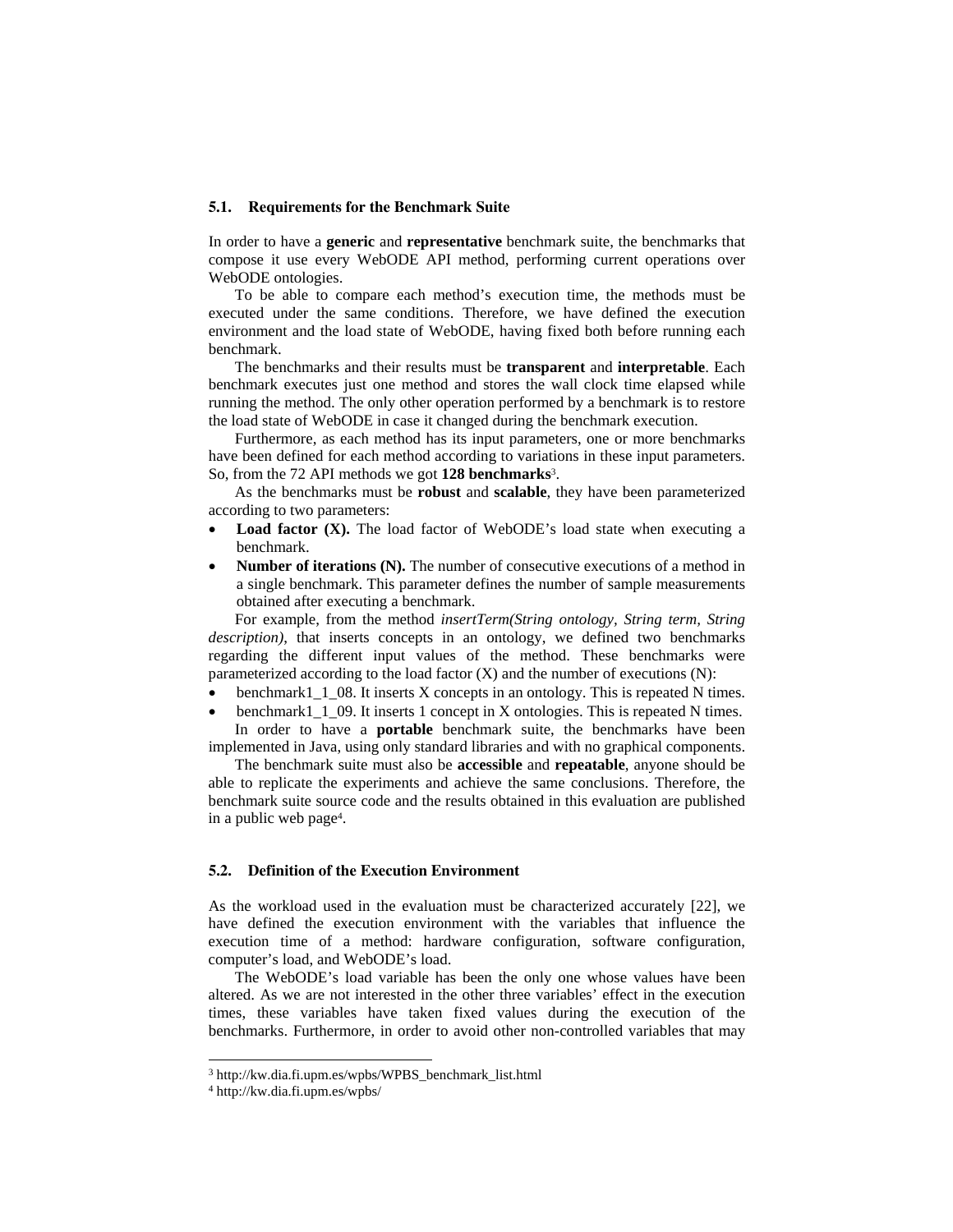affect the results, the computer used for executing the methods has been isolated: without network connection nor user interaction. Next, we define these variables and the values that they took when running the benchmarks.

- **Hardware configuration.** It is the hardware configuration of the computer where WebODE is running. The computer was a Pentium 4 2.4 Ghz monoprocessor with 256 Mb. of memory.
- Software configuration. It is the configuration of the operating system and of the software needed to execute WebODE. It was the following, using each system's default configuration: Windows 2000 Professional Service Pack 4; SUN Java 1.4.2\_03 (the benchmarks were compiled with the default options); Oracle version 8.1.7.0.0 (the Oracle instance's memory configuration was changed to: Shared pool 30 Mb., Buffer cache 80 Mb., Large pool 600 Kb., and Java pool 32 Kb.); Minerva version 1 build 4; and WebODE version 2 build 8.
- **Computer's load.** It is the load of the computer where WebODE is running. This load was the corresponding to the computer just powered on, with just the programs and services needed to run the benchmarks.
- **WebODE's load.** It is the underlying database's load where WebODE ontologies are stored. The generation of this load is explained in the next section.

### **5.3. Workload Generation**

We mentioned before that WebODE's load state must be the same for every benchmark execution. This common load state must also allow to execute the benchmarks with different load factors (X) and with no errors. Therefore, WebODE's initial load state has been worked out from each benchmark's execution needs.

Each **benchmark's minimum load state** has been defined as the minimum ontology components that must exist in WebODE in order to execute the benchmark with no errors. For example, considering the four benchmarks whose methods insert and remove concepts in an ontology, [Table 2](#page-4-0) shows each of these benchmark's minimum load state, being X the load factor, and [Table 3](#page-4-1) shows the minimum load state of the four benchmarks.

<span id="page-4-0"></span>**Table 2.** Minimum load states of the benchmarks whose methods insert and remove concepts

| Benchmark                                | <b>Operation</b>                    | <b>Minimum load state</b>     |  |  |
|------------------------------------------|-------------------------------------|-------------------------------|--|--|
| benchmark1 1 08                          | Inserts X concepts in an ontology   | 1 ontology                    |  |  |
| benchmark1 1 09                          | Inserts a concept in X ontologies   | X ontologies                  |  |  |
| benchmark $1 \overline{3} \overline{20}$ | Removes X concepts from an ontology | 1 ontology with X concepts    |  |  |
| benchmark $1 \ 3 \ 21$                   | Removes a concept from X ontologies | X ontologies with one concept |  |  |

<span id="page-4-1"></span>**Table 3.** The minimum load state of the benchmarks shown in [Table 2](#page-4-0) 

| <b>Benchmarks</b>                                 | <b>Minimum load state</b>      |  |  |  |
|---------------------------------------------------|--------------------------------|--|--|--|
| benchmark $1 \t1 \t08$ , benchmark $1 \t1 \t09$ , | 1 ontology with X concepts and |  |  |  |
| benchmark1 $\,3\,20$ , and benchmark1 $\,1\,21$   | X ontologies with concept      |  |  |  |

Therefore, the **benchmark suite initial load state**[5,](#page-4-2) used when executing all the benchmarks, has been defined as the union of all the benchmarks' minimum load states, and is composed of all the ontology components that must exist in WebODE in order to execute every benchmark with no errors.

 $\overline{a}$ 

<span id="page-4-2"></span><sup>5</sup> http://kw.dia.fi.upm.es/wpbs/WPBS\_workload\_generation.html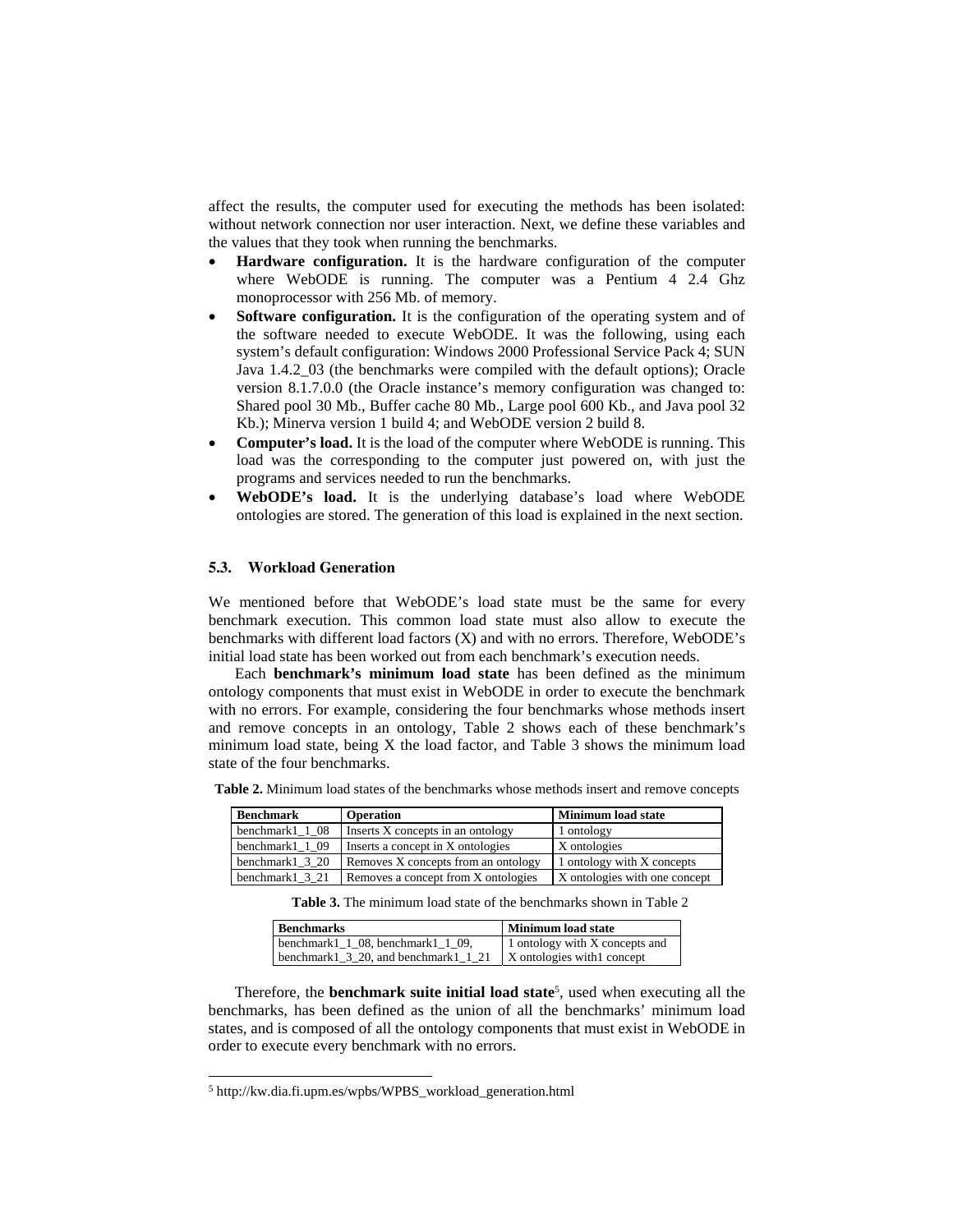# **6. Execution of the Benchmark Suite**

The 128 benchmarks that compose the benchmark suite have been run ten times with increasing load factors (X=500, 1000, 1500, 2000, 2500, 3000, 3500, 4000, 4500, and 5000) and with a number of iterations (N) of 400.

With the aim of checking that 400 iterations is a valid sample size, we have run several benchmarks with higher and lower number of iterations and we have confirmed that the results obtained are virtually equivalent. We haven't used a higher sample because the slight precision improvement would mean a much higher duration of the benchmark suite execution.

As with a load factor  $(X)$  of 5000 we obtained enough data to be able to determine the methods' performance, the benchmarks haven't been executed with higher load factors.

The results of running a benchmark are N (in this case 400) measurements of the execution time of the method used in a benchmark. These results are stored in a text file in a hierarchical measurement data library, so as to access them easily.

# **7. Analysis of the Results**

The conclusions obtained when analyzing the results of a benchmark suite execution are usually temporarily limited [23]. As the API methods will undergo changes, the results just inform about WebODE's current performance, not its future one.

In order to obtain information that can be used to make decisions, we must apply statistical analysis techniques to the execution results [24]. From the N measurements of the execution time of a method in a benchmark we can obtain:

- **Graphs** that show the behavior of the execution time.
- **Statistical values** worked out from the sample of N measurements.

Observing the graphs of the execution times measured in a benchmark, we saw that execution times are usually constant. One example of this can be seen in [Figure](#page-5-0)  [1,](#page-5-0) where the execution times of benchmark1\_3\_20 when running the method *removeTerm* 400 times with a load factor of 5000 are shown.

<span id="page-5-0"></span>

**Figure 1.** Execution times of benchmark1\_3\_20 with X=5000 and N=400

The next issue was to find which statistical values could be used to describe the execution times' samples. First of all, we ran normality tests over the measurements obtained after executing the benchmarks. As the distributions of the measurements were non-normal, we could not rely on usual values like mean and standard deviation for describing these measurements. Therefore, we used robust statistical values like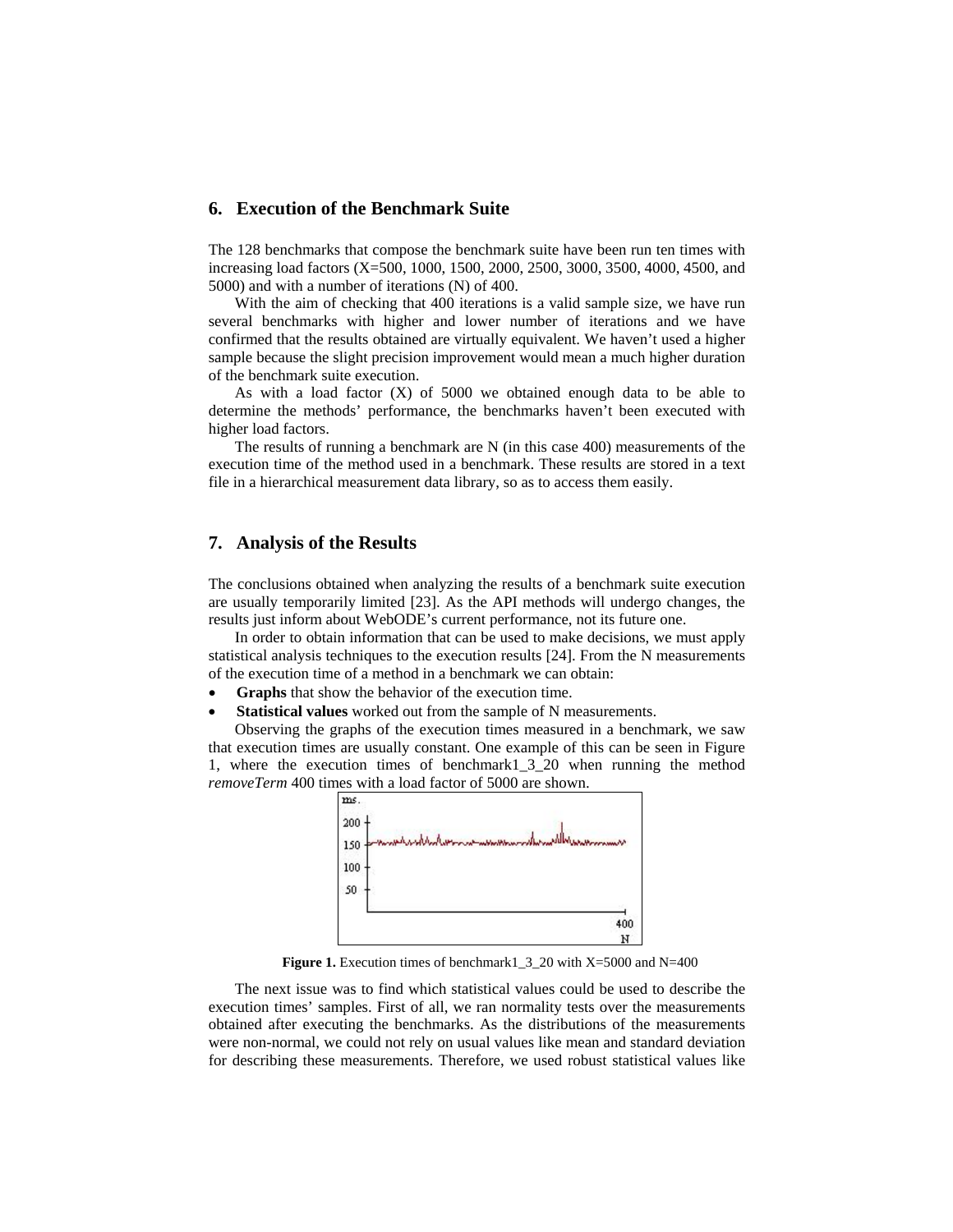the **median**, the **upper and lower quartiles**, and the **interquartile range** (upper minus lower quartile).

To obtain the number of measurements out of range, we calculated the **percentage of outliers** in each sample. The traditional method is to consider as potential outlier values the measurements beyond the upper and lower quartiles adding and subtracting respectively 1.5 times the interquartile range [25]. As the Java method used for measuring time (*java.lang.System.currentTimeMillis()*) in the Windows platform has a precision of tens of milliseconds, in the results we frequently encountered interquartile ranges of zero milliseconds. This caused to be considered as outliers every determination that differed from the median. With the objective of fixing this precision fault, we have augmented the interquartile range when calculating the outliers to include half the minimal granularity (5 milliseconds) in both boundaries.

An example of the statistical values obtained can be seen in [Table 4.](#page-6-0) This table shows the values obtained for the four benchmarks whose methods insert and remove concepts in an ontology. All the statistical values and graphs can be looked up and downloaded from the benchmark suite web page.

<span id="page-6-0"></span>**Table 4.** Statistical values of the benchmarks whose methods insert and remove concepts

|                    | Load |     |     | UO   LO | <b>IOR</b> | Median | % Outliers | Function           |
|--------------------|------|-----|-----|---------|------------|--------|------------|--------------------|
| 08<br>benchmark1   | 5000 | 400 | 60  | 60      |            | 60     | .25        | $y=62,0-0,0090x$   |
| 09<br>benchmark1 1 | 5000 | 400 | 912 | 901     |            | 911    | 1.75       | $y=910,25-0,0030x$ |
| benchmark1 3 20    | 5000 | 400 | 60  | 150     | 10         | 150    | . 25       | $y=155,25-0,0030x$ |
| benchmark1 3       | 5000 | 400 | 60  | 150     | 10         | 151    | 0.25       | $y=154,96-0,0010x$ |

Next, we show the conclusions drawn after analyzing the data, answering the questions previously proposed in [Table 1.](#page-2-0)

### **7.1. Finding out Methods' Performance**

In order to be able to clearly differentiate the execution times, we have analyzed the data obtained from running the benchmarks with the maximum load factor used,  $X=5000$ , and with a number of iterations (N) of 400. We use the median of the execution times of a method in a benchmark as an indicator of its **performance**.

The medians of the execution times of all the API methods range from 0 to 1051 milliseconds. [Figure 2](#page-7-0) shows the histogram of these medians, where we clearly see a group of values higher than the rest. The execution times of this group belong to 12 benchmarks that execute 8 methods (as different benchmarks have been defined for each method). These 8 methods, with a median execution time higher than 800 ms., have been selected for the improvement recommendations. The rest of the methods have median execution times lower than 511ms., being most of them around 100 ms.

Bearing in mind the kind of operation that the methods carry out (inserting, updating, removing, or selecting an ontology component), we did not find significant differences between the performances of each kind of method.

Taking into account what kind of element of the knowledge model a method manages (concepts, instances, class attributes, instance attributes, etc.), in the slowest methods' group are present almost every method that manages relations between concepts. Methods that manage instance attributes also have high execution times, and the rest of the methods behave similarly, only standing out the methods that manage imported terms and references as being the ones with lower execution times.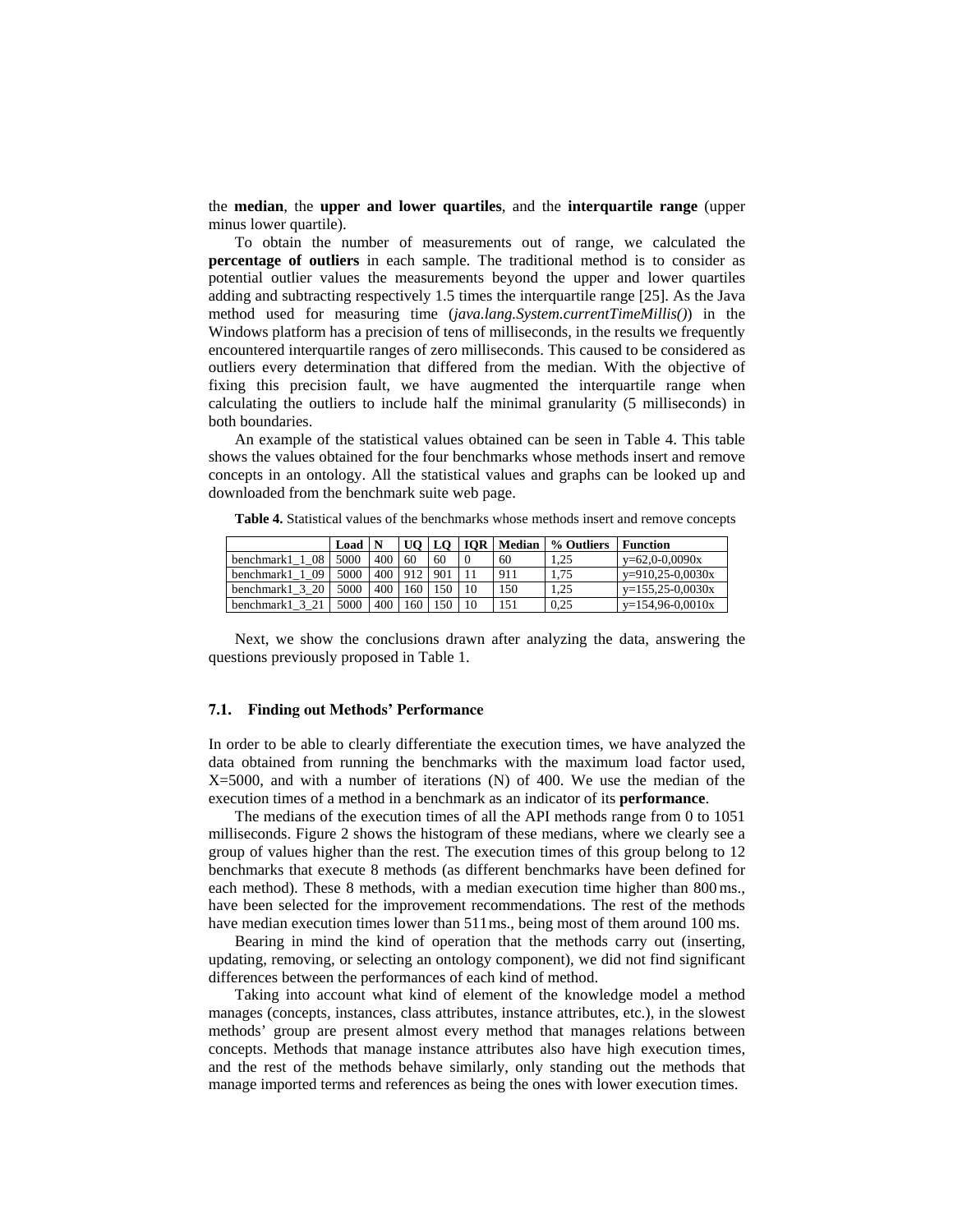<span id="page-7-0"></span>

**Figure 2.** Histogram of the medians of the execution times

<span id="page-7-2"></span>

**Figure 4.** Histogram of the percentage of

outliers of the execution times

<span id="page-7-1"></span>ranges of the execution times

<span id="page-7-3"></span>

**Figure 5.** Evolution of the execution times when increasing WebODE's load

Regarding the **spread** of the execution times of the methods, we analyzed the interquartile range (IQR) of the execution times of the methods. [Figure 3](#page-7-1) shows the histogram of the IQRs of the execution times. Almost every method has an IQR from 0 to 11 ms. Having into account that the granularity of the measurements is of 10 milliseconds, we can state that the execution times have a low spread. The only exceptions are *removeTermRelation* (benchmark1\_3\_09) with an IQR of 19, *addValueToClassAttribute* (benchmark1\_1\_14) with an IQR of 30, and *getAvailableOntologies* (benchmark1\_4\_01) with an IQR of 160. This last method has been selected for the improvement recommendations due to its atypical IQR value.

In order to detect **anomalies**, we generated the histogram of the percentage of outliers in the execution times of the methods, shown in [Figure 4.](#page-7-2) Most of the benchmarks have from 0 to 3.75% of outliers. These values confirm the lack of anomalies except the peaks in the execution times that can be seen in the graphs. The only methods to emphasize are *openOntology* (benchmark2\_01), with 11.5% of outliers, and *addValueToClassAttribute* (benchmark1\_1\_15), with 7% of outliers. These two methods have been selected for the improvement recommendations.

Studying whether **changes in a method's parameters** affect its performance, we have observed that in 21 methods the performance varies when changing its input parameters. This variation is lower than 60 milliseconds except in five methods that show a difference in their execution times when changing parameters from 101 to 851 ms., and have been selected for the improvement recommendations.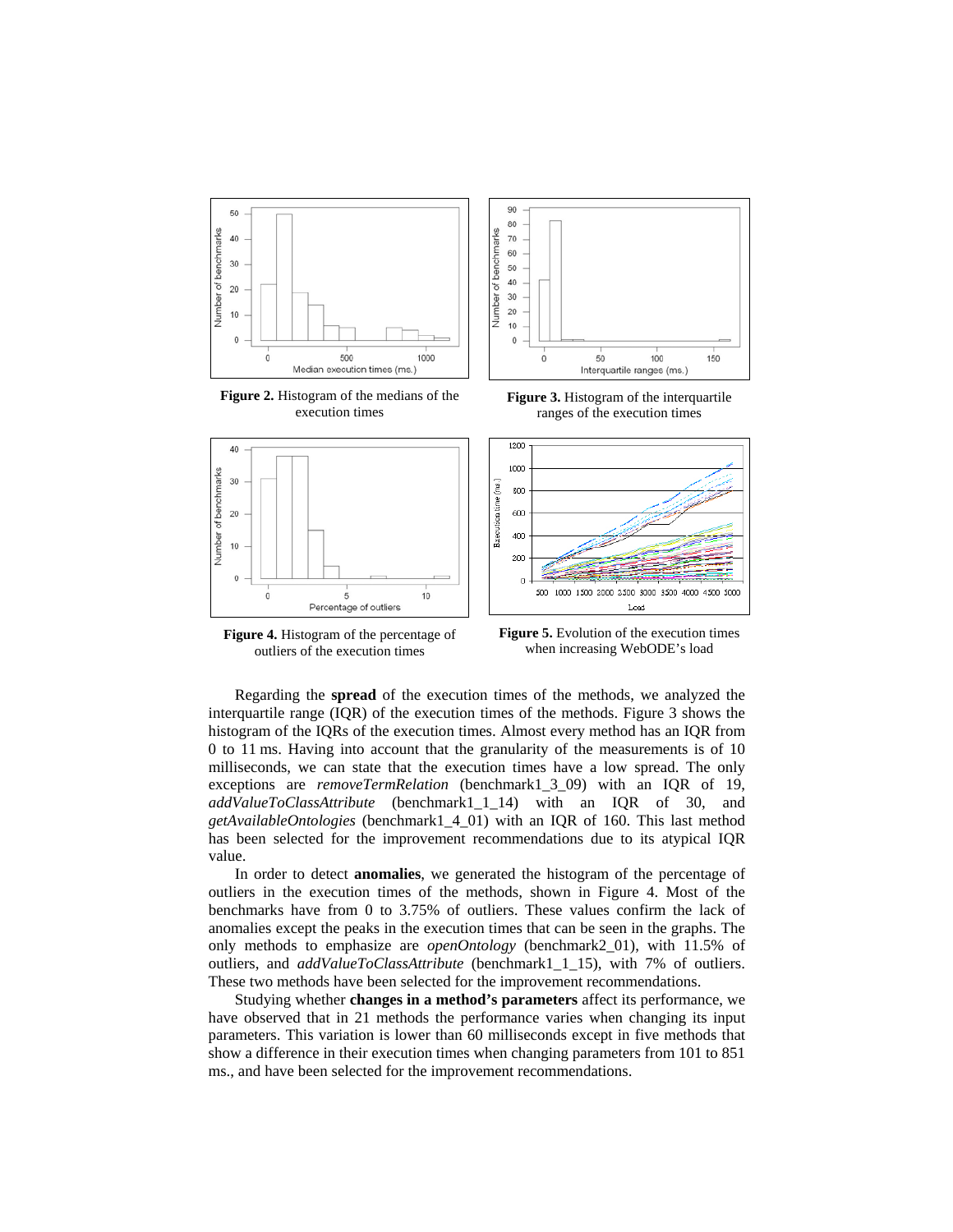### **7.2. Establishing Load-Performance Relationship**

To study WebODE's load effect in performance, we analyzed the medians of the execution times of the methods from a minimum load state  $(X=500)$  to a maximum load state (X=5000), and with a number of iterations (N) of 400. We estimated the function that these medians define by **simple linear regression** and considered its **slope** in order to examine the relationship between the load and the execution time of the methods.

[Figure 5](#page-7-3) shows the plot of every benchmark's median execution time with the different load factors. As can be seen, the 8 methods whose execution times are higher than the rest are also the methods whose performance is more influenced by the load. To be precise, the slope of these methods' function is greater than 0.15, and the slope of the rest of the methods' function ranges from 0 to 0.1. As we stated before, these methods have been selected for the improvement recommendations.

#### **7.3. Development of Improvement Recommendations**

Once the data has been analyzed, the next step is the development of the improvement recommendations. These recommendations include those methods whose execution times:

- Have a median execution time higher than 800ms.
- Have an interquartile range greater than 150ms.
- Have more than a 5% of outlier values.
- Vary more than 100ms. when modifying its input parameters.
- Increase when augmenting load with a slope greater than 0.15.

[Table 5](#page-8-0) shows the 12 of the 72 WebODE's API methods included in the improvement recommendations, and the reasons for their inclusion.

|                           | Execution |         |    | Interquartile Outlier Execution timeSlope when |                 |
|---------------------------|-----------|---------|----|------------------------------------------------|-----------------|
|                           | time >    | range   |    | values $>$ variation $>$                       | increasing load |
|                           | 800 ms.   | 150 ms. | 5% | $100$ ms.                                      | > 0.15          |
| removeTermRelation        | X         |         |    |                                                | X               |
| getInheritedTermRelations | X         |         |    |                                                | X               |
| insertTerm                | X         |         |    | X                                              | X               |
| insertRelationInstance    | X         |         |    | X                                              | X               |
| openOntology              | X         |         | X  |                                                | X               |
| getAdHocTermRelations     | X         |         |    |                                                | X               |
| getTermRelations          | X         |         |    |                                                | X               |
| getAvailableOntologies    | X         | X       |    |                                                | X               |
| addValueToClassAttribute  |           |         | X  |                                                |                 |
| <i>insertConstant</i>     |           |         |    | X                                              |                 |
| updateSynonym             |           |         |    | X                                              |                 |
| getInstances              |           |         |    | X                                              |                 |

<span id="page-8-0"></span>**Table 5.** Methods in the improvement recommendations

# **8. Conclusions and Future Work**

In this paper we have set out the method we followed to develop a benchmark suite for assessing the temporal performance of the WebODE ontology engineering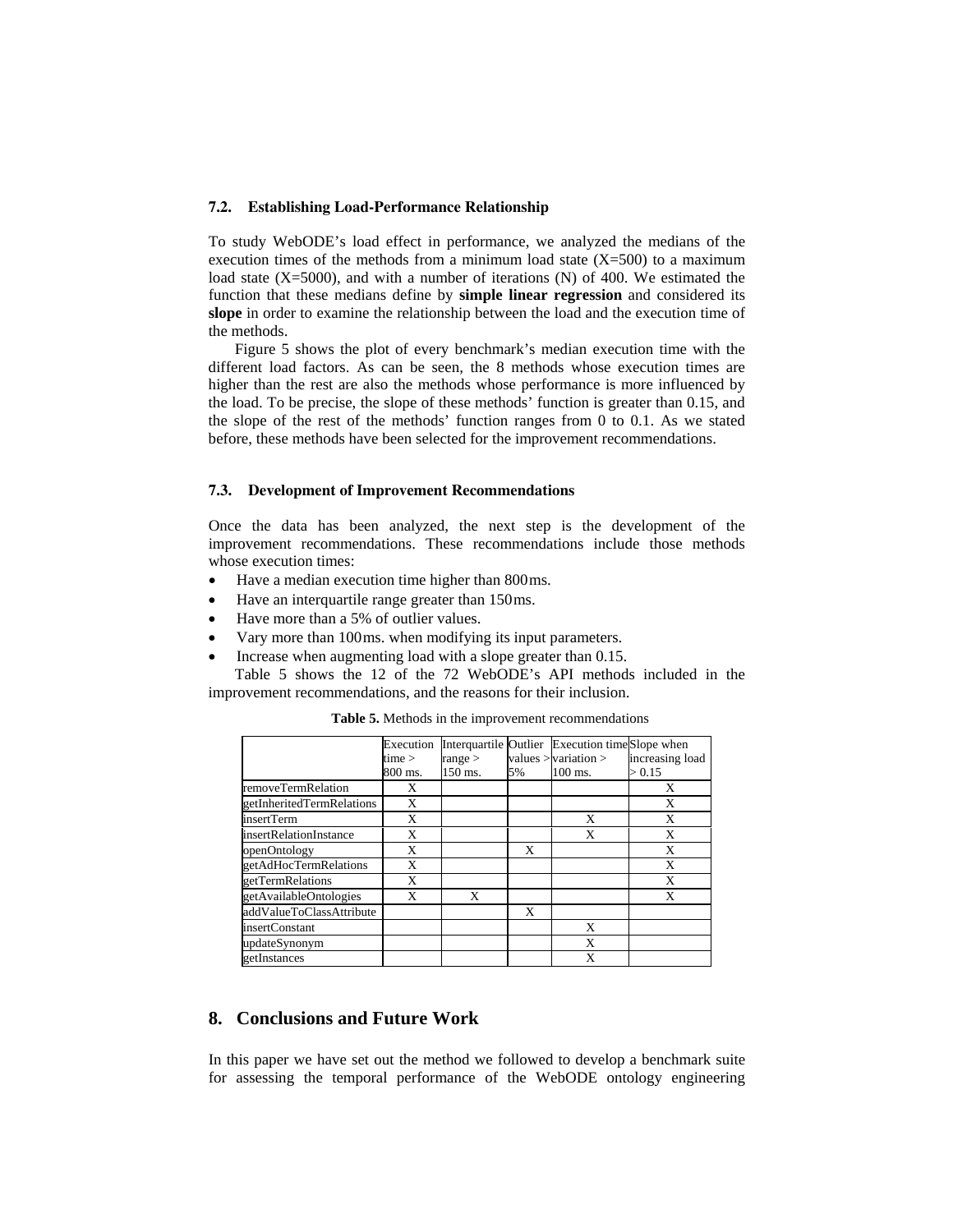workbench. We have also stated how we executed this benchmark suite and the main conclusions obtained after analyzing the collected results.

The main achievement obtained after performing this study is that we have precisely determined WebODE's performance, identifying:

- The slowest methods.
- The methods with high spreaded execution times.
- The methods with anomalies in their execution times.
- The effect of changing a method's parameters in its performance.
- The link between WebODE's load and its methods' performance.

The analysis of the results showed that changes in a method's input parameters significantly affected its performance. This fact must be taken into account when defining benchmark suites, either for WebODE or for other systems.

Besides being able to **evaluate** WebODE's performance, the benchmark suite that we have developed will allow us to:

- **Monitor** WebODE, being able to observe the performance of critical elements and how changes in the platform affect its performance.
- **Diagnose** future problems in WebODE.

The benchmarks that compose the proposed suite just execute one method and store its execution time. One way of improving the study could be making these benchmarks execute different kinds of synthetic requests to WebODE, in order to study not just the stability of the methods but the stability of the whole platform.

Once we know the performance of WebODE regarding its ontology management API, we could work out the approximate performance of the services and applications that use this API. This could be done either by empirically obtaining the frequency of use of real services and applications or by defining use frequencies for each different kind of application.

In this work we have just evaluated the execution efficiency of the WebODE API methods. There are many other WebODE attributes that we would be interested in measuring like reliability, usability, or functionality (to cite just a few samples); and future studies will focus in them.

Although this benchmark suite has been designed specifically for WebODE, we plan to extend it to other ontology engineering platforms (KAON, OntoEdit, Protégé-2000, etc.). This could be done either by finding commonalities between the ontology management APIs of the different platforms or by means of a common management API such as OKBC [26].

#### **Acknowledgments**

This work is partially supported by the IST project KnowledgeWeb (IST-2004- 507482) and by the IST project Esperonto (IST-2001-34373).

### **References**

1. [Fernández-López et al., 1997] M. Fernández-López, A. Gómez-Pérez, N. Juristo. METHONTOLOGY: From Ontological Art Towards Ontological Engineering. Spring Symposium on Ontological Engineering of AAAI. Stanford University, California, 1997, pp 33-40.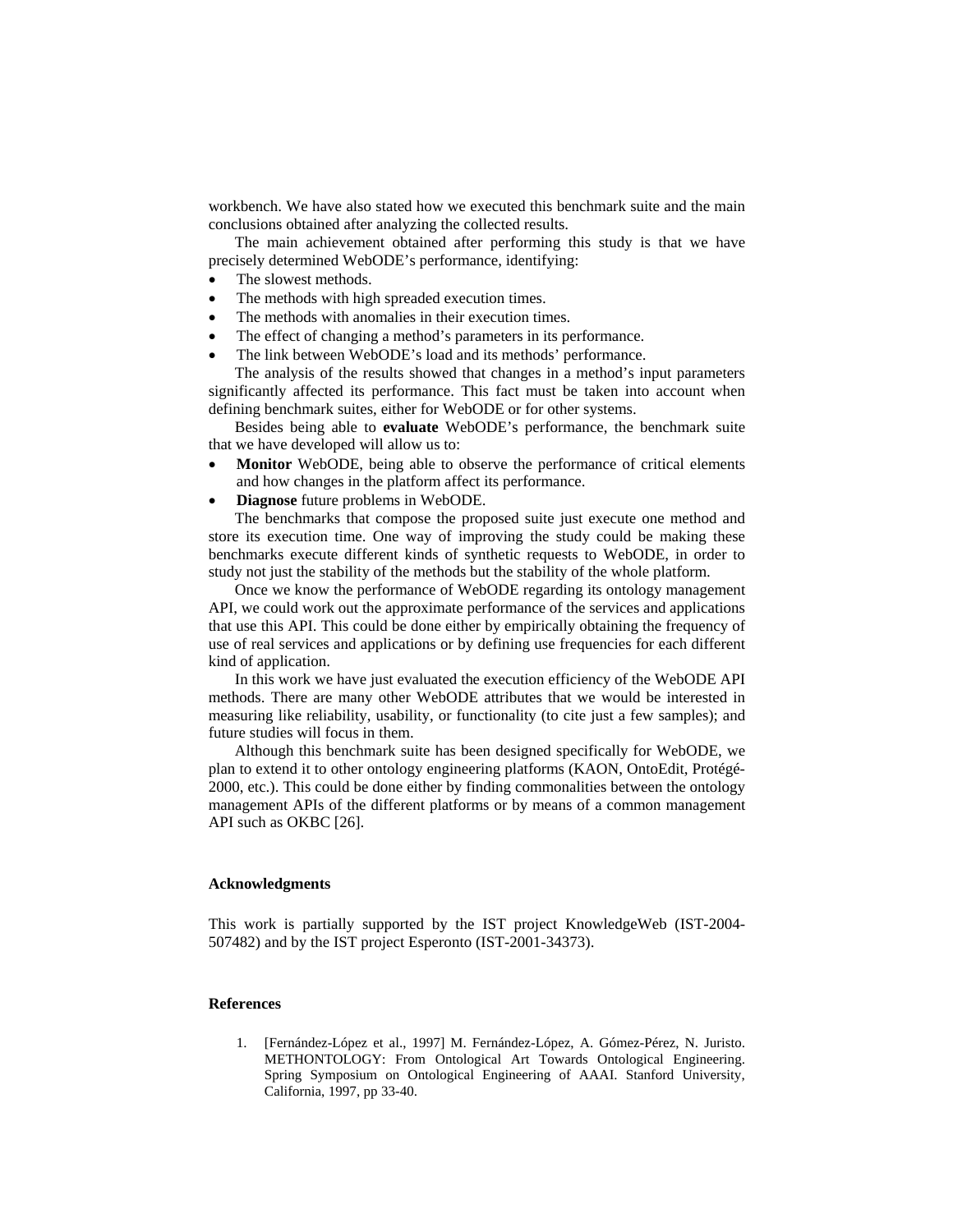- 2. [Arpírez et al., 2003] J.C. Arpírez, O. Corcho, M. Fernández-López, A. Gómez-Pérez. WebODE in a nutshell. AI Magazine. 24(3), Fall 2003, pp. 37-47.
- 3. [IEEE, 1991] IEEE-STD-610 ANSI/IEEE Std 610.12-1990. IEEE Standard Glossary of Software Engineering Terminology. February 1991.
- 4. [Duineveld et al., 1999] A.J. Duineveld, R. Stoter, M.R. Weiden, B. Kenepa, and V.R. Benjamins. Wondertools? a comparative study of ontological engineering tools. In Proceedings of the 12th International Workshop on Knowledge Acquisition, Modeling and Management (KAW'99), Banff, Canada, 1999. Kluwer Academic Publishers.
- 5. [Ontoweb, 2002] Ontoweb deliverable 1.3: A survey on ontology tools. Technical report, IST OntoWeb Thematic Network, May 2002.
- 6. [Angele and Sure, 2002] J. Angele and Y. Sure (eds.). Evaluation of ontology-based tools. In Proceedings of the 1st International Workshop EON2002, Sigüenza, Spain, September 2002. CEUR-WS.
- 7. [Lambrix et al., 2003] P. Lambrix, M. Habbouche, and M. Pérez. Evaluation of ontology development tools for bioinformatics. Bioinformatics, 19(12):1564-1571, 2003.
- 8. [Stojanovic and Motik, 2002] L. Stojanovic and B. Motik. Ontology evolution within ontology editors. In Proceedings of the International Workshop on Evaluation of Ontology-based Tools (EON2002), Sigüenza, Spain, October 2002.
- 9. [Sofia Pinto et al., 2002] H. Sofia Pinto, Duarte Nuno Peralta, and Nuno J. Mamede. Using Protégé-2000 in reuse processes. In Proceedings of the International Workshop on Evaluation of Ontology-based Tools (EON2002), Sigüenza, Spain, October 2002.
- 10. [Corcho et al., 2003] O. Corcho, A. Gómez-Pérez, D.J. Guerrero-Rodríguez, D. Pérez-Rey, A. Ruiz-Cristina, T. Sastre-Toral, and M.C. Suárez-Figueroa. Evaluation experiment of ontology tools' interoperability with the WebODE ontology engineering workbench. In Proceedings of the 2nd International Workshop on Evaluation of Ontology-based Tools (EON2003), Florida, USA, October 2003.
- 11. [Isaac et al., 2003] A. Isaac, R. Troncy, and V. Malais. Using XSLT for interoperability: DOE and the travelling domain experiment. In Proceedings of the 2nd International Workshop on Evaluation of Ontology-based Tools (EON2003), Florida, USA, October 2003.
- 12. [Calvo and Gennari, 2003] F. Calvo and J.H. Gennari. Interoperability of Protégé 2.0 beta and OilEd 3.5 in the domain knowledge of osteoporosis. In Proceedings of the 2nd International Workshop on Evaluation of Ontology-based Tools (EON2003), Florida, USA, October 2003.
- 13. [Fillies, 2003] C. Fillies. Semtalk EON2003 semantic web export / import interface test. In Proceedings of the 2nd International Workshop on Evaluation of Ontologybased Tools (EON2003), Florida, USA, October 2003.
- 14. [Knublauch, 2003] H. Knublauch. Case study: Using Protégé to convert the travel ontology to UML and OWL. In Proceedings of the 2nd International Workshop on Evaluation of Ontology-based Tools (EON2003), Florida, USA, October 2003.
- 15. [Gómez-Pérez and Suárez-Figueroa, 2004] A. Gómez-Pérez and M.C. Suárez-Figueroa. Evaluation of RDF(S) and DAML+OIL import/export services within ontology platforms. In Proceedings of the Third Mexican International Conference on Artificial Intelligence, pages 109-118, Mexico City, Mexico, April 2004.
- 16. [Basili et al., 1994] V.R. Basili, G. Caldiera, D.H. Rombach. The Goal Question Metric Approach. Encyclopedia of Software Engineering, 2 Volume Set Willey, 1994, pp 528-532.
- 17. [Bull et al., 1999] J.M. Bull, L.A. Smith, M.D. Westhead, D.S. Henty, R.A. Davey. A Methodology for Benchmarking Java Grande Applications. EPCC, June 1999.
- 18. [Shirazi et al., 1999] B. Shirazi, L. Welch, B. Ravindran, C. Cavanaugh, B. Yanamula, R. Brucks, E. Huh. DynBench: A Dynamic Benchmark Suite for Distributed Real-Time Systems. IPDPS 1999 Workshop on Embedded HPC Systems and Applications, San Juan, Puerto Rico, April 1999.